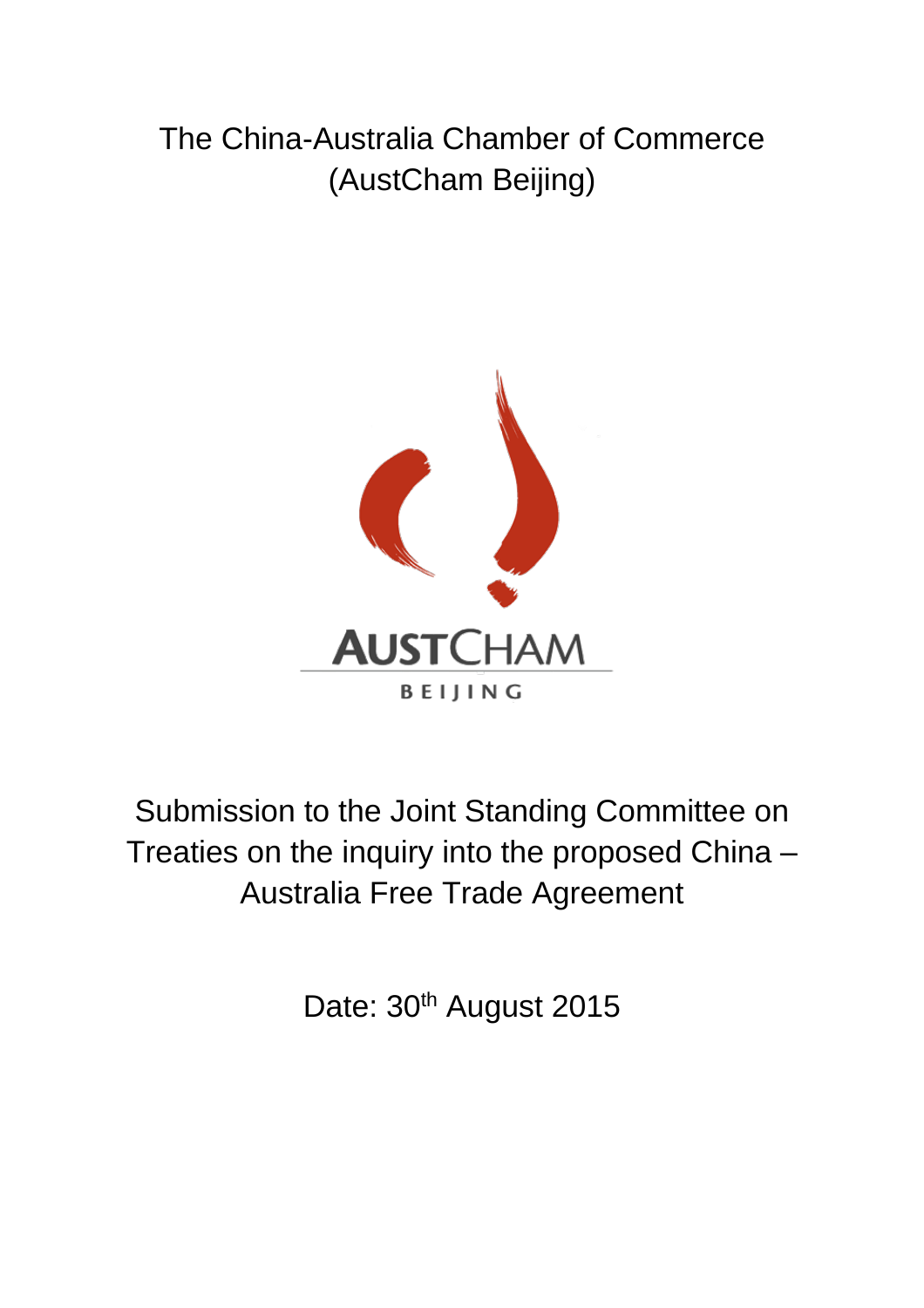# **1 Table of Contents**

| 1              |                                   | <b>Table of Contents</b>                             |    |                                    |
|----------------|-----------------------------------|------------------------------------------------------|----|------------------------------------|
| $\overline{2}$ | Letter to the Committee Secretary |                                                      | 3  |                                    |
| 3              |                                   | Submission from the AustCham Beijing Industry Groups | 5  |                                    |
|                | 3.1                               | <b>Education Working Group</b>                       | 5  |                                    |
|                | 3.2                               | <b>Energy Working Group</b>                          |    | <b>AUST</b> CHAM<br><b>BEIJING</b> |
|                | 3.3                               | <b>Financial Services Working Group</b>              | 7  |                                    |
|                | 3.4                               | Food & Agribusiness Working Group                    | 7  |                                    |
|                | 3.5                               | Retail & E-commerce Working Group                    | 8  |                                    |
|                | 3.6                               | Small-Medium Enterprises (SME) Working Group         | 9  |                                    |
| 4              | <b>About AustCham Beijing</b>     |                                                      | 11 |                                    |

Z,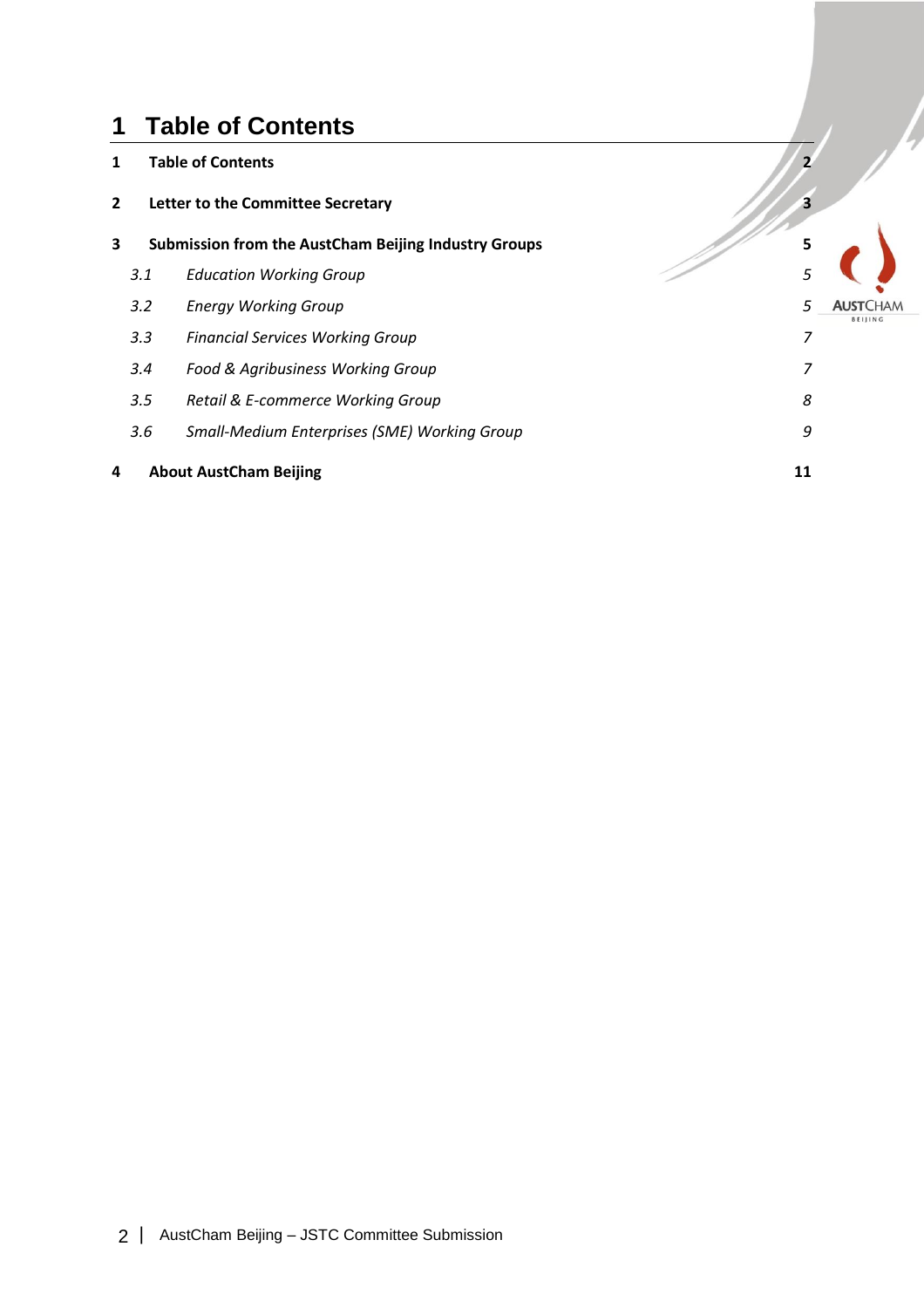## **2 Letter to the Committee Secretary**

30th August 2015

Joint Standing Committee on Treaties PO Box 6021 Parliament House Canberra ACT 2600



The China-Australia Chamber of Commerce (AustCham Beijing), is pleased to present our submission to the Joint Standing Committee on Treaties inquiry into the proposed China-Australia Free Trade Agreement.

**JSTCHAM** 

AustCham Beijing is the peak industry body representing a wide range of Australian businesses operating in China. As a non-for-profit, member driven organisation, a core component is the Industry Specific Working Groups that are utilised to engage our stakeholders, solicit feedback and develop strategic priorities for the Chamber. Currently we have working groups in the Industry areas of Education, Energy, Financial Services, Food & Agribusiness, Retail & E-commerce and Small-Medium Enterprises.

Outlined in the sections below are the key implications of the ChAFTA agreement submitted to the Chamber from each of these industry working groups. The implications raised by the working groups can be divided into the following key points. ChAFTA enables:

- Tariff reductions that will be hugely beneficial to Australian exporters
- Improved access to the Chinese market for Australian companies
- Simplified and streamlined approvals processes for subsidiaries of Australian businesses operating in China

As a result of feedback from these groups on the agreement, AustCham Beijing strongly supports the Free Trade Agreement with China signed by the Australian Minister for Trade and Investment Andrew Robb AO MP, and the Chinese Commerce Minister, Mr Gao Hucheng in June 2015.

Despite imperfections in the agreement, the Chamber is confident that our institutions and systems will appropriately mitigate any potential issues that have been raised.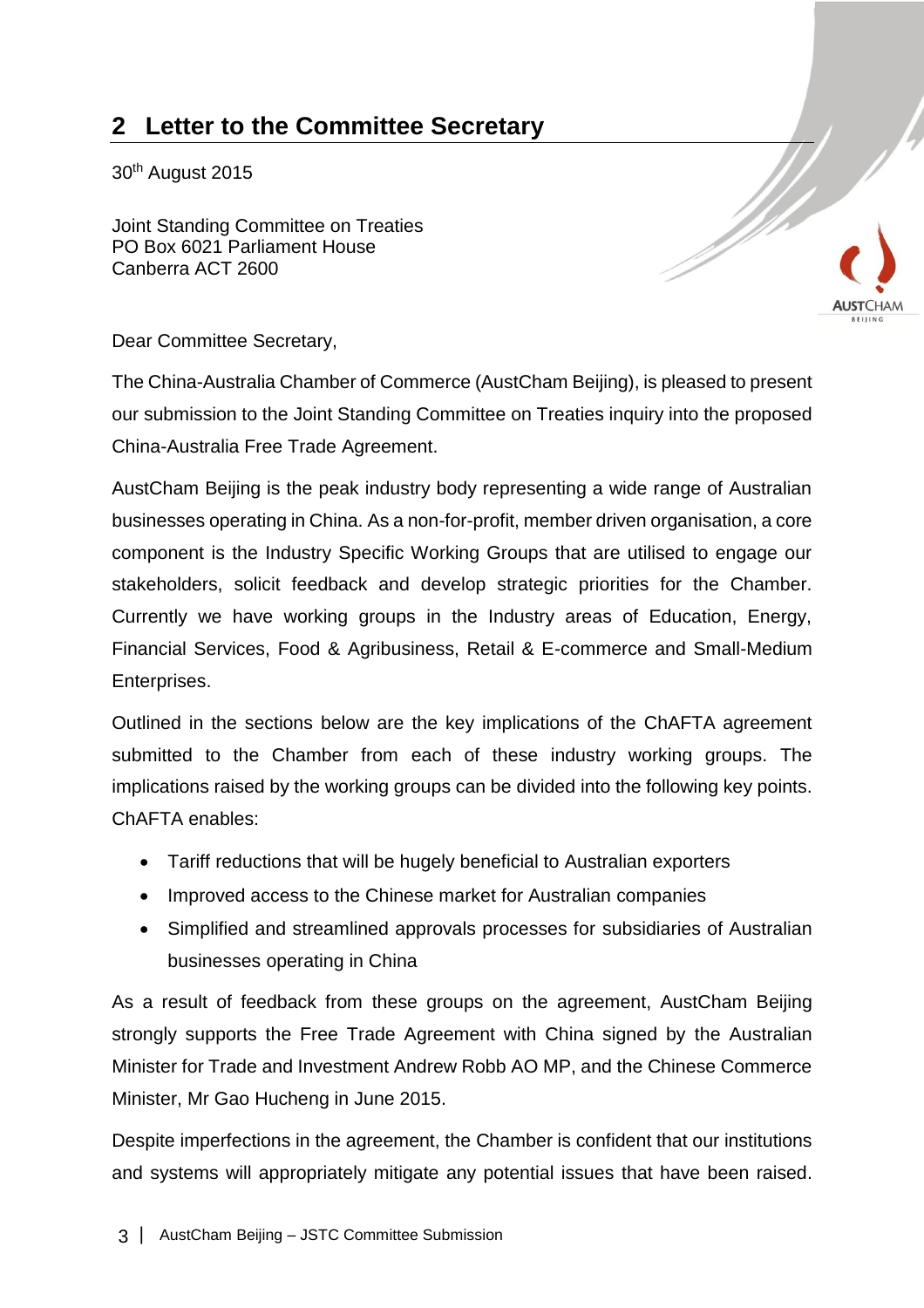Accordingly, we strongly urge the committee to appreciate the broader positive implications of the agreement and support its timely ratification. Any additional delays in the agreement will only serve to damage the relationship with our largest and most strategically important trading partner.

Moreover, the China-Australia agreement will serve as a template to rest of the world of how to successfully negotiate a FTA with China. The committee should be acutely aware of the perspective that ratification of the agreement will be a landmark moment for Australia on the global stage. As such, the Joint Standing Committee should endorse the agreement without delays.



For further information on this submission please contact:

Mr. Andrew Britz Manager, Industry & Advocacy AustCham Beijing +86 10 6595 9252 Andrew.Britz@austcham.org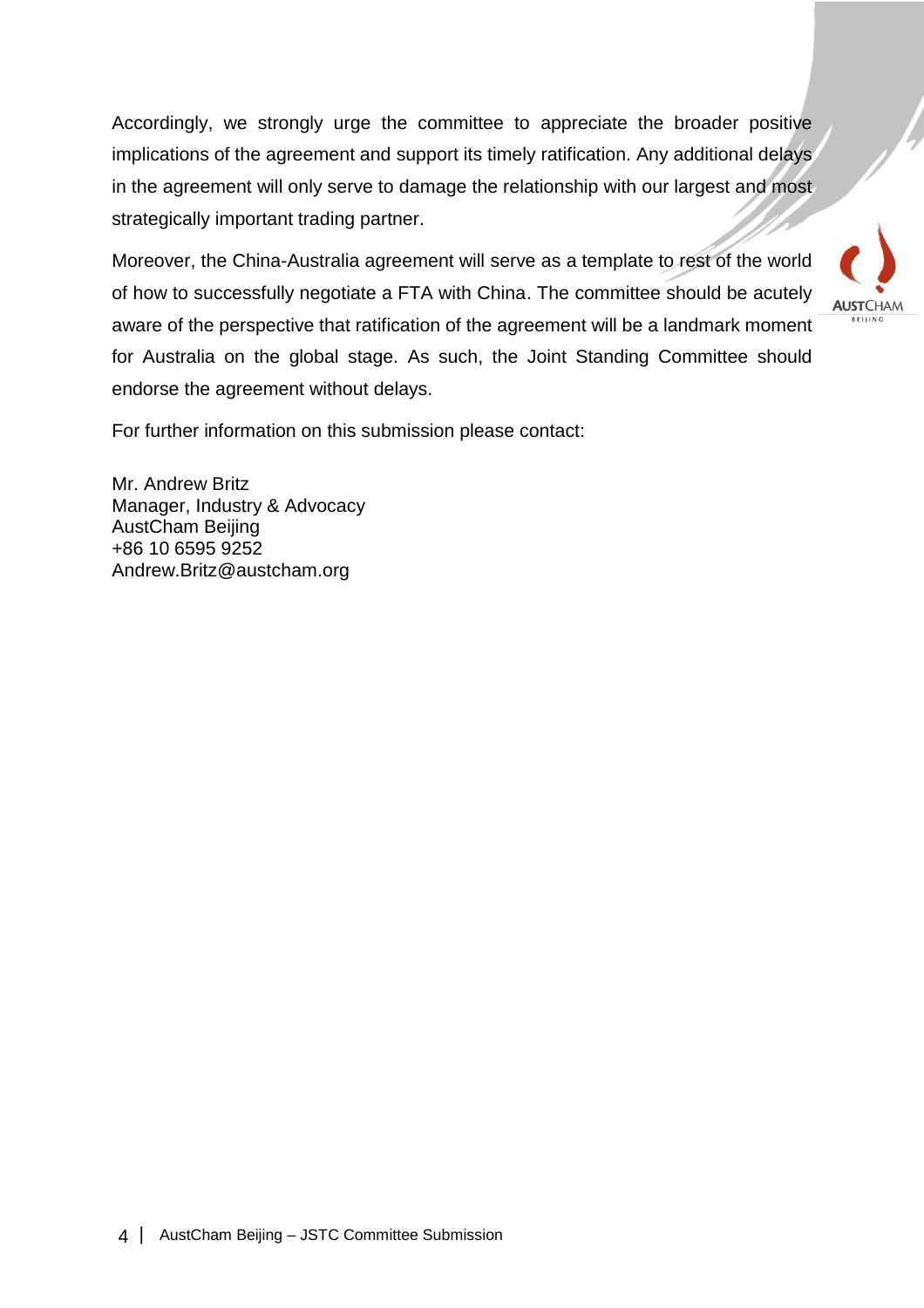# **3 Submission from the AustCham Beijing Working Groups**

## **3.1 Education Working Group**

Key implications of the ChAFTA for the Education industry include:

- The Australian and Chinese Governments have agreed to work together to increase the marketing and recruitment opportunities for Australian education institutions in China. We expect for this agreement to generate more opportunities for Australian education providers with regards to student recruitment.
- Australia and China will work to increase student and teacher exchanges, providing Australians with the language and cultural skills to more meaningfully engage with China. As such, breaking down these cross-cultural and language barriers will lead to long term opportunities for businesses, education and people-to-people links.
- ChAFTA allows Australian more education providers to be added to the JSJ list, a government website which is the primary channel for students to choose an education provider for studying abroad and is highly trusted. An additional 77 institutions will be added to the existing 105 Australian institutions on the list. Almost 90% of Chinese students studying in Australia used a provider listed on the Ministry's website. It is expected that this will provide increased exposure and student demand to Australian education providers.
- There are further opportunities for investment in the student accommodation market to allow an increased flow of Chinese students into Australia.

## **3.2 Energy Working Group**

**Working Group Chair:** Mr. Glenn Corrie – Managing Director, Sino Gas & Energy

### **Phasing out of tariffs on Australian energy & resources exported to China**

China is one of Australia's largest trading partners, with energy exports accounting for approximately 5% of the Australian economy. The reduction and eventual elimination of tariffs on key energy and resource exports is an important step in maintaining Australia's competitiveness. It is estimated that approximately 92.8% of China's imports of Australia's energy, resources and manufactured products will enter duty

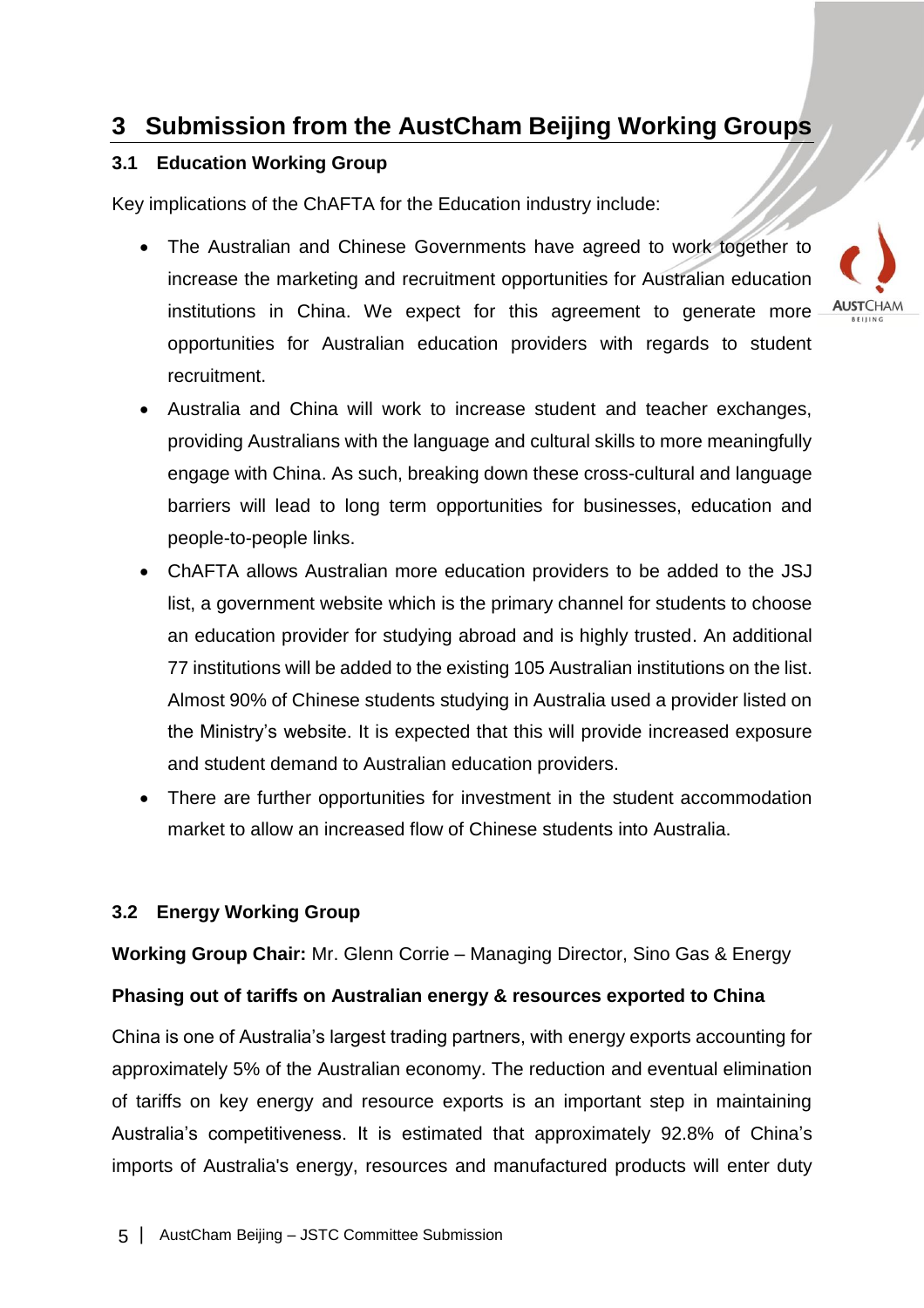free upon ratification of the agreement, with the majority of the remaining tariffs to be phased out within 4-years. With a number of other energy and resource exporting countries already signed FTAs or already in discussions and with China, it is of vital importance for Australia to maintain its competitive advantage with Chinese importers, in order to underpin the viability and long term future of major resource exporting projects. Such agreements already signed include Indonesia, New Zealand and Chile.



#### **Guaranteeing no future tariff increases on key Australian energy exports**

Not only does the agreement move to phase out existing tariffs, but it also broadens the scope of commodities that will not be subject to the imposition of future trade barriers. These include major Australian exports such as iron ore, gold, crude petroleum oils and liquefied natural gas (these products are already duty free). With the recent weakness and uncertainty in global energy markets, it is important that Australia has such safeguards in place to stay completive both internationally and against low-cost Chinese domestic energy sources.

#### **Increased opportunities in China for Australian expertise and services**

The FTA not only benefits Australian producers, but also permits them increased access to the Chinese market to share their world-class expertise. This is particularly true for unconventional gas resources, which are being heavily promoted by the Central Government to meet its environmental targets. Coal bed methane and shale gas are specific areas which will be opened up to Australian technical consulting and field services. Furthermore, China is also opening access for consulting services related to exploiting oil and gas resources, as well as iron, copper and manganese resources in cooperation with Chinese partners. There are a number of Australia-Sino projects, such as Sino Gas & Energy in Shanxi and PetroChina in Queensland, for which easing of these restrictions will serve to further boost knowledge sharing and cooperation between the two countries.

#### **Barriers for skilled labour to be lowered**

The FTA will also benefit Australian based energy and resource projects through a lowering of the barriers for labour mobility and improving access for Chinese skilled service providers, investors and business visitors. This will help spur Chinese investment in Australia energy and resource projects as it will provide greater certainty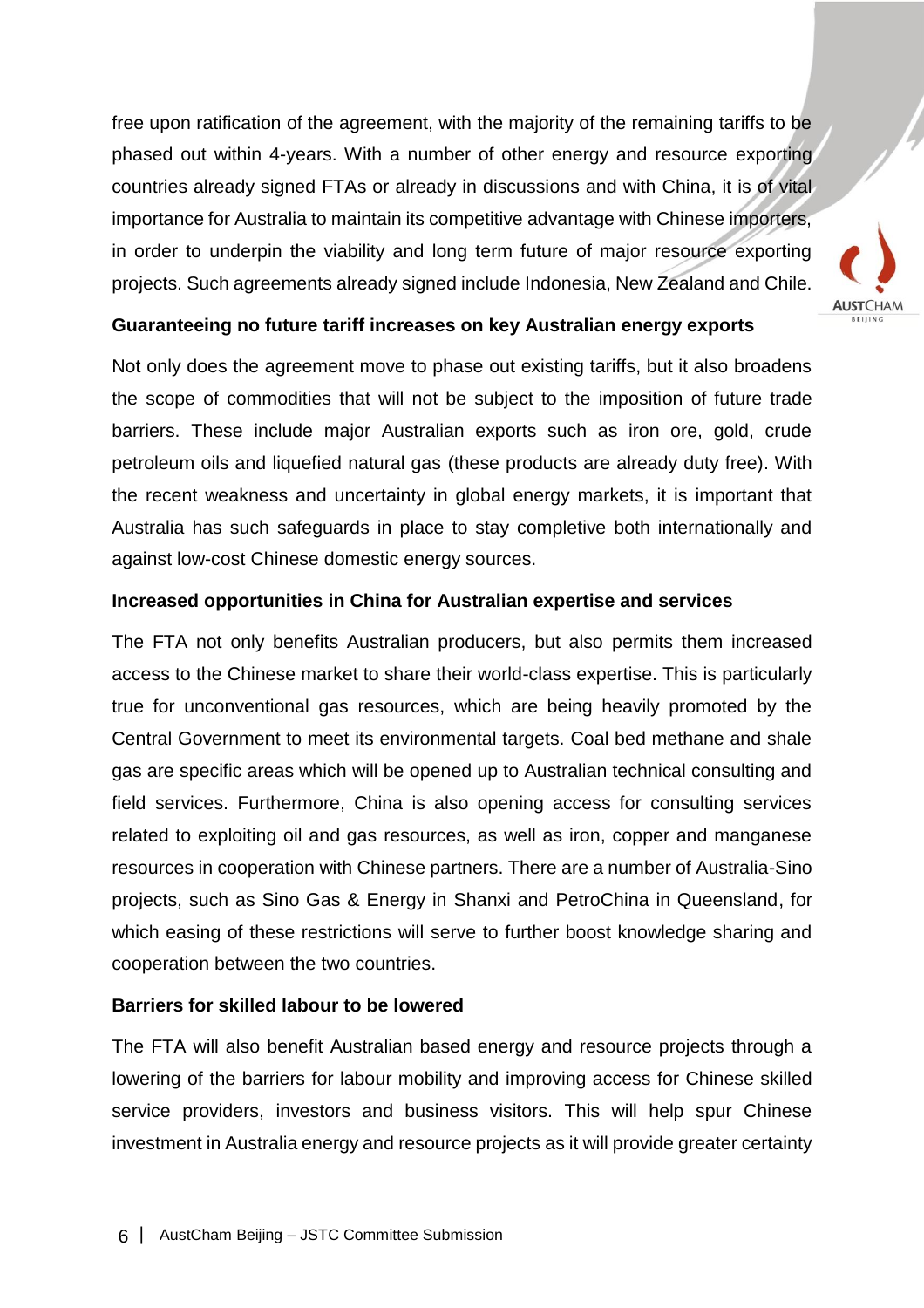in workforce planning for major projects and ensure that local labour shortages will not create delays to or increase the cost base of such projects.

## **3.3 Financial Services Working Group**

**Working Group Chair:** Zhongmin Zha – General Manager Beijing Branch & Head of Financial Institutions China, Westpac Banking Corporation



Key implications of the ChAFTA for the financial services industry include:

- Simplification and streamlining of the approvals procedure for various banking related licenses.
- Removal the minimum RMB100 million working capital requirements for branches of Australian banks operating as subsidiaries in China, facilitating faster growth and new business opportunities.
- Fostering a stronger culture of win-win between Chinese and Australian banks.
- Allocation of a RMB 50 billion quota to Australia under China's RMB Qualified Foreign Institutional Investor (RQFII) allowing for Australia domiciled fund managers to purchase equities and bonds directly from Shanghai and Shenzhen securities exchanges.
- Promotion of the importance of Sydney as a RMB offshore clearing centre through a Memorandum of Understanding (MoU) signed between the Reserve Bank of Australia (RBA) and the Peoples Bank of China (PBoC).
- Expanded opportunities to explore the development of innovative banking products, services & business models for both Australian and Chinese banks.

## **3.4 Food & Agribusiness Working Group**

**Working Group Co Chairs:** Michael Finucan – Meat & Livestock Australia, Michael Boddington – Asian Agribusiness Consulting, Dave Garnier – Mort & Co.

Key implications of the ChAFTA for the food & agribusiness industry include:

 Given that China is Australia's largest agricultural export market, worth approximately \$10 billion to the Australian economy, AustCham Beijing expects ChAFTA to boost Australian food and agribusiness exports significantly with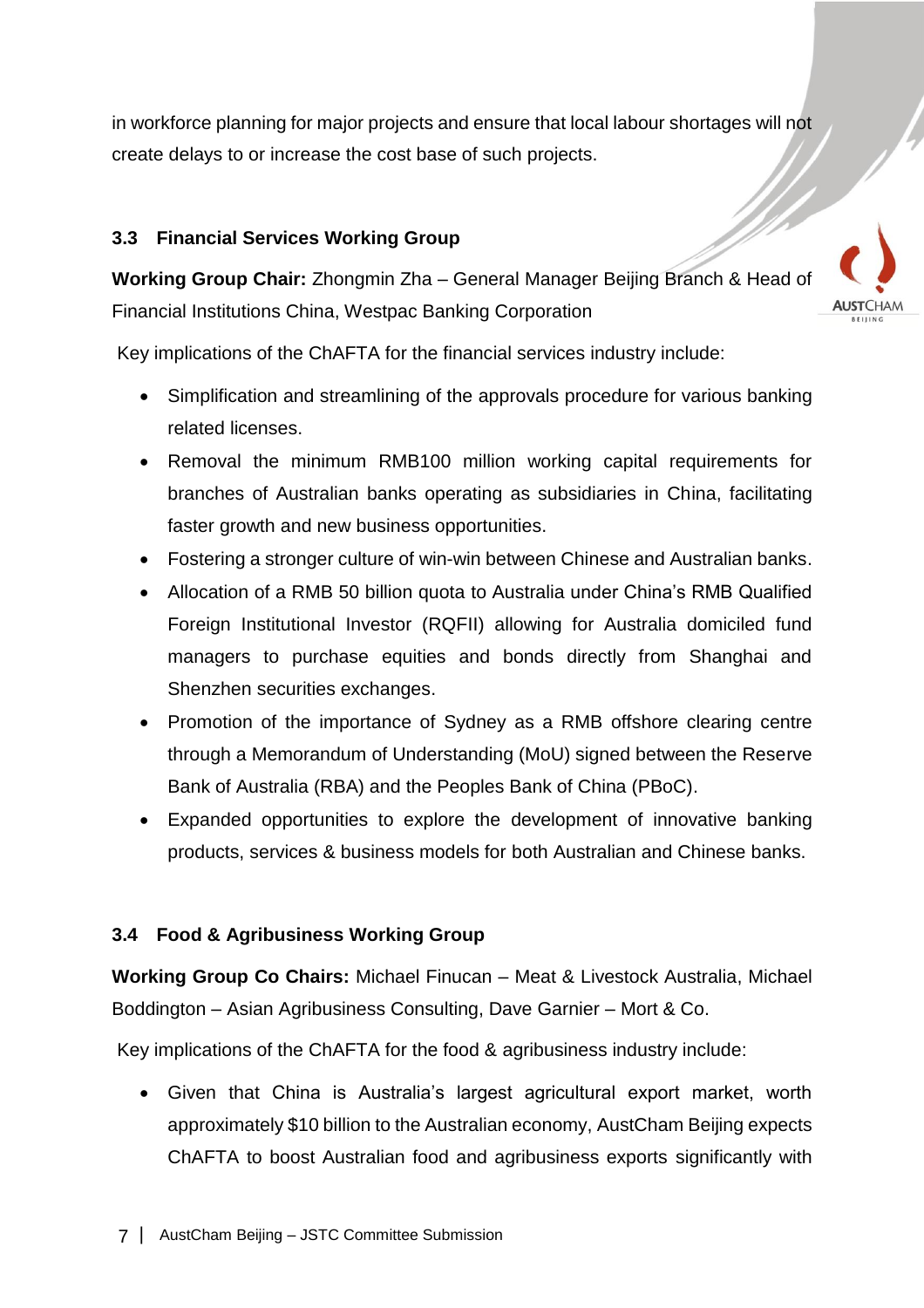improved market access on a wide range of products, including beef, dairy, wine, hides & skins, barley, horticulture and seafood.

- The Australian dairy sector will significantly benefit from the eventual elimination of tariffs currently applied to a wide range of milk and dairy products. ChAFTA will allow Australia's dairy exporters to more effectively compete with key competitors including New Zealand.
- Australia's more competitive position will provide incentives for Chinese investors to invest in the Australian agribusiness sector which is expected to build further capacity for the sector.

**ALIST**CHAM

- Australian wine exporters are to see tariffs removed over four years from 14% on bottled wines and 20% on bulk wines. Australian wine exports to China are expected to become more competitive with the Chilean and New Zealand wine sectors.
- Australian beef exporters will benefit with the elimination of tariffs on beef imports (currently ranging from 12-25 per cent) within 9 years and the elimination of the 12 per cent tariff on beef offal within 4-7 years. ChAFTA is expected to deliver a competitive advantage to the Australian beef sector over other key competitors.

## **3.5 Retail & E-commerce Working Group**

**Working Group Chair:** Timothy Coghlan – Associate Director, Luxury Retail, Savills

E-commerce is a booming sector in China and it has strong support from the Chinese Central Government to grow further and become a pillar industry for China's domestic and international economy.

Furthermore, led by Alibaba, Chinese e-commerce companies are now some of the biggest in the world. As part of these companies' strategies to build out their competitive advantage and further diversify their offerings, many are on a race to rapidly expand internationally. ChAFTA will enhance trade opportunities between China and Australia, entailing many exciting opportunities for Australian companies to be a part of this growth story.

Overall, ChAFTA will greatly increase Australian access to China's burgeoning ecommerce market. Key implications for the sector include: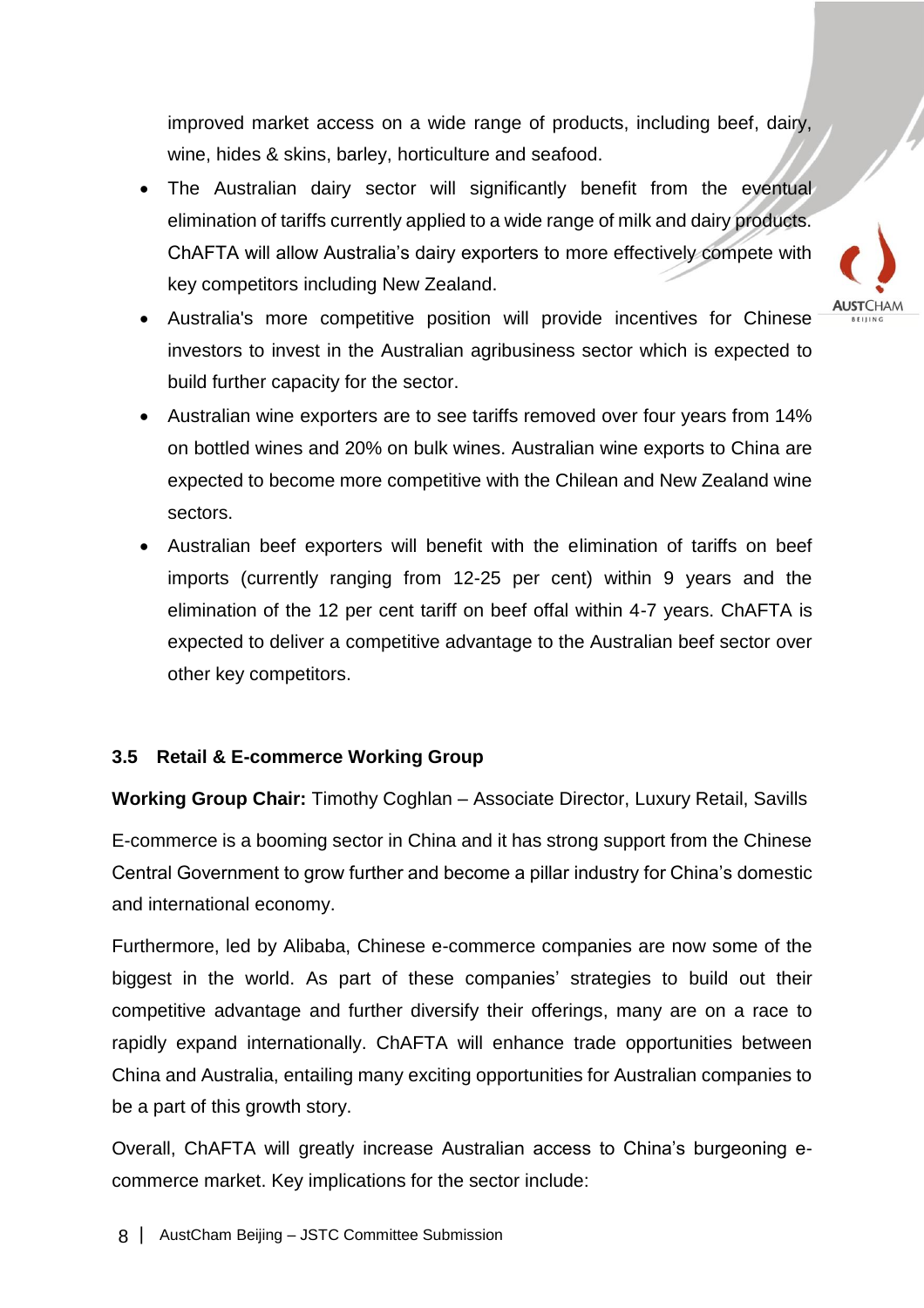- **Improved Market Access** Australian companies from a wide variety of sectors are expected to benefit from ChAFTA as it will improve access to China's burgeoning domestic and cross border e-commerce industry
- **Increased oversight & protection** ChAFTA's chapters on e-commerce are expected to give Australian brands, retailers and exporters a clearer structure to undertaking e-commerce operations with China and a mechanism to pursue IP protection,



 **Further exposure to products** - ChAFTA will benefit Australian consumers by granting access to a wider variety of products and price points from China available through e-commerce platforms that would normally not be available in Australia.

### **3.6 Small-Medium Enterprises (SME) Working Group**

### **Working Group Chair:** Kevin Zhang – CEO, Argyle Hotel Group

Australian Small and Medium Enterprises (SME) will be a major beneficiary of the free trade agreement with China, primarily through reduced trade barriers and better market access.

The agreement in particular will benefit the SMEs across the services sector as a whole. Specific examples include:

- **Health and aged care services providers** will be permitted to establish profitmaking aged care institutions throughout China, and wholly Australian-owned hospitals in certain provinces. This presents significant opportunities to agedcare providers to develop property, export aged-care expertise, services and business models to the Chinese market.
- **Tourism and travel-related service providers** will benefit greatly from the guarantee that they will be able to construct, renovate and operate wholly Australian-owned hotels and restaurants in China. Additionally, Australian travel agencies/tour operators will be able to establish wholly Australian-owned subsidiaries in China to provide travel and hotel accommodation for domestic and foreign travellers, tours within China for both domestic and foreign travellers, and travellers' cheque cashing services.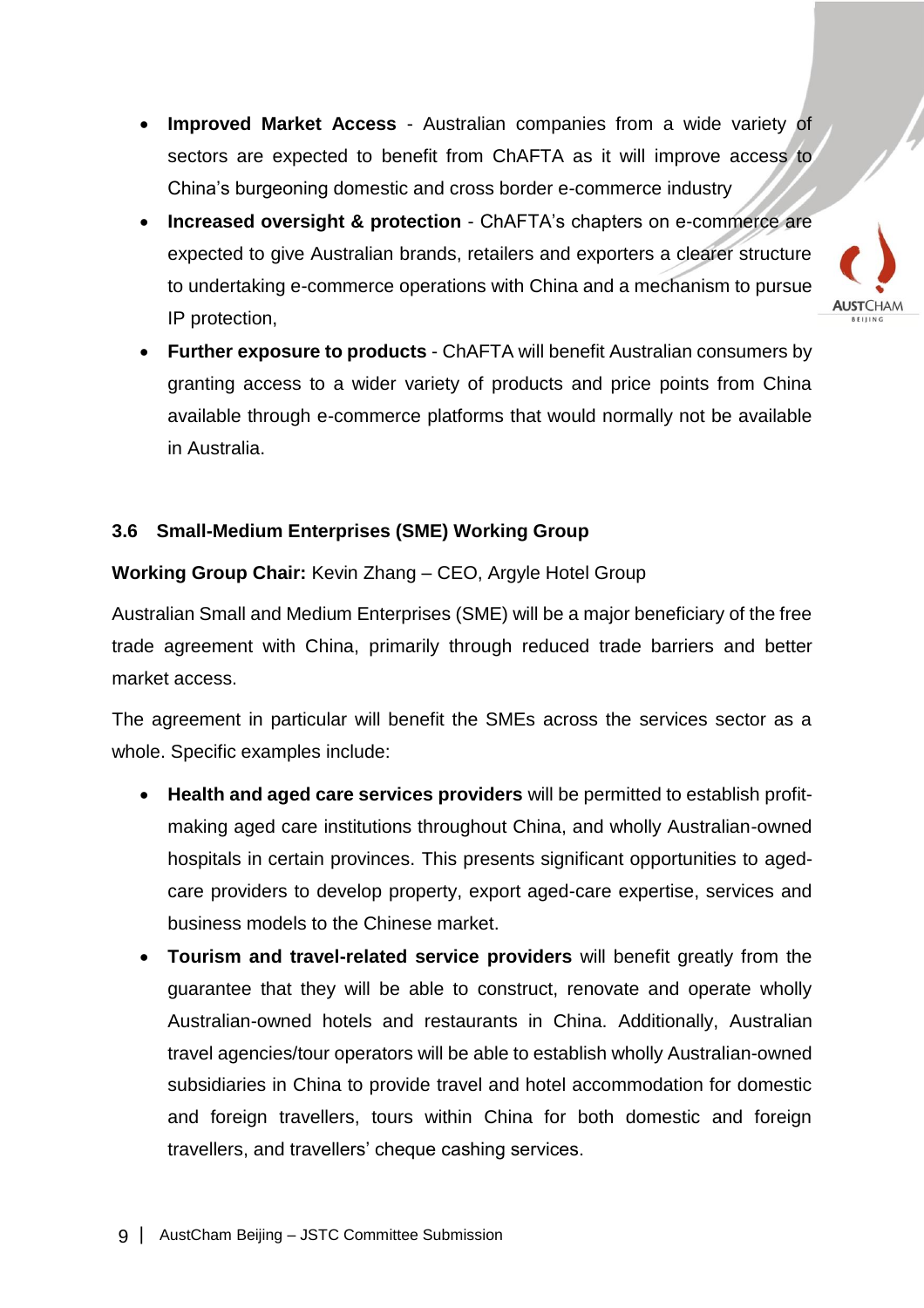**Australian architectural and urban planning firms** will be able to establish in China, to obtain more expansive business license to undertake higher-value projects in China.